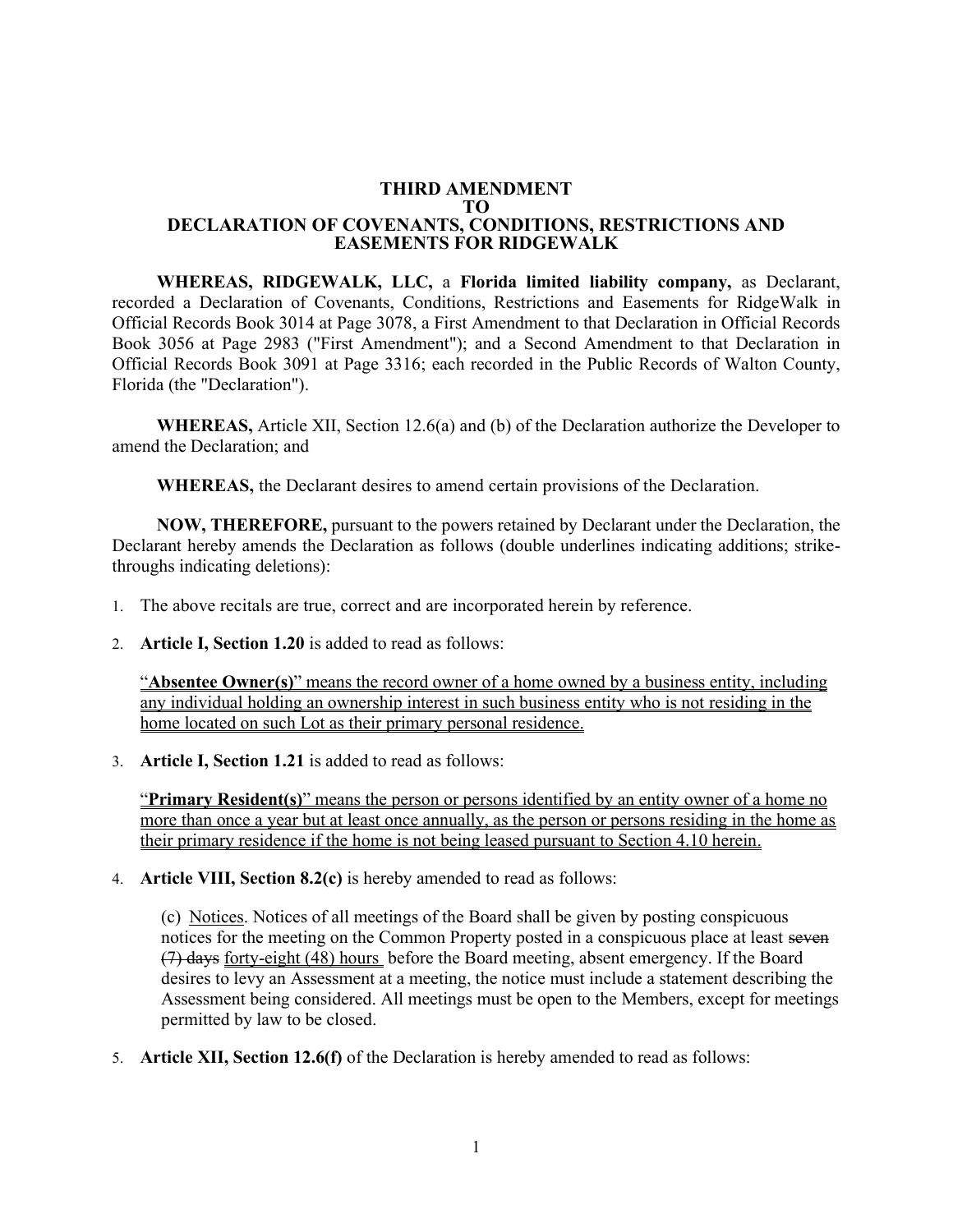(f) Section 4.10 may only be amended with a vote of at least seventy  $(70)$  Owners 90% of the total voting interests of the Association.

## 6. **Article V, Section 5.6** of the Declaration is hereby amended to read as follows:

Rules for Use of Common Property. Members will have the right to use the Common Property only in accordance with the terms of the Rules initially made by Declarant and revised from time to time by the Association. The Rules may restrict the time of use, provide limitations on use of the Common Property by Members, including without limitation Absentee Owner(s) and a Member's guests and lessees, and may impose a reasonable fee related to usage, provided such fee or charge is uniformly assessed. No Member will be entitled to any rebate or reduction in such Member's Assessments on account of any such restrictions imposed on the Member's use of the Common Property. The Rules will be kept at the offices of the Association and copies will be made available without charge to any Member requesting the same.

7. Article IV, Section 4.10 of the Declaration is hereby amended to read as follows:

4.10 Short Term Rentals. Short Term rentals of homes are prohibited within RidgeWalk. For purposes of this subsection, "Short Term Rental" is defined as lasting less than one (1) year hundred eighty (180) days. All leases for rentals compliant with this Section shall be in writing and a copy shall be provided by the Owner to the Association for review and approval by the Board of Directors prior to the effective date of the lease. All residents of the home under the lease shall be identified by name and age. Occupancy shall be limited to two (2) persons per bedroom. Any lease which does not comply with the requirements of this Section shall not be approved. The tenant(s), as part of the express terms of the lease agreement, shall agree to abide by and adhere to the terms and conditions of this Declaration together with all Rules and Regulations and all policies adopted by Association. During such time as a home is leased, the Owner of such home shall not enjoy the use privileges of the RidgeWalk common area amenities appurtenant to such home. Owners leasing their home hereby agree to remove, at the Owner's sole expense, by legal means including eviction, his or her tenant should the tenant refuse or fail to abide by and adhere to this Declaration, the Rules and Regulations and any other policies adopted by Association. Notwithstanding the foregoing, should an Owner fail to perform his or her obligations under this Section, the Association, shall have the right, but not the obligation, to evict such tenant and the costs of the same shall be charged to the Owner as an Assessment. The Owner will be jointly and severally liable with the tenant to the Association for any sum which is required by the Association to affect such repairs or to pay any claim for injury or damage to property caused by the negligence of the tenant.

8. All other terms and conditions of the Declaration not modified herein are hereby ratified and reaffirmed.